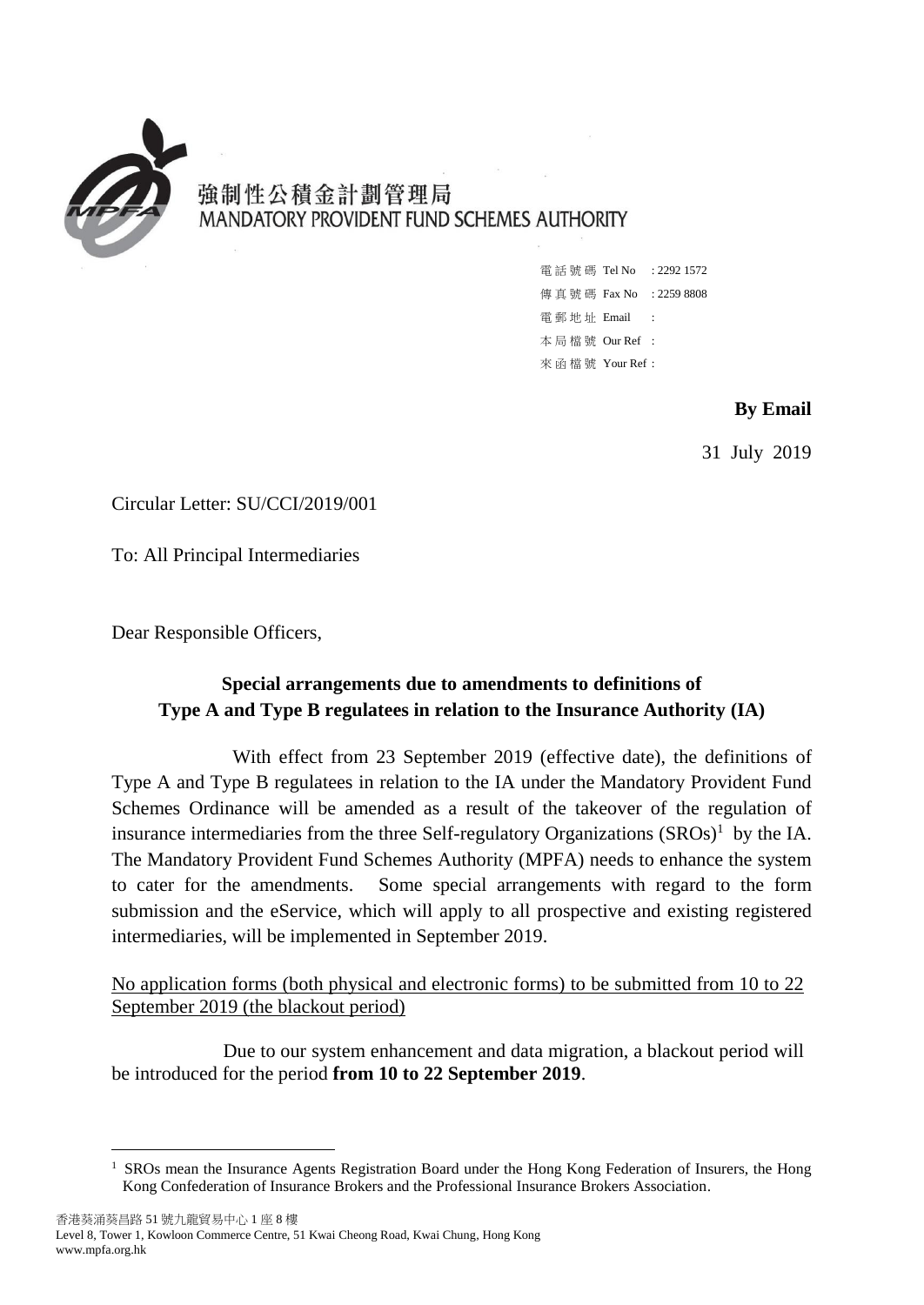The following physical intermediary application forms:

- Form INT-1 (application for registration as a principal intermediary (PI));
- Form INT-2 (application for registration as a subsidiary intermediary (SI) (by an Individual) and approval of attachment of an SI to a PI);
- Form INT-3 (application for registration as an SI (by an appointed long term insurance agency) and approval of attachment of an SI to a PI);
- Form INT-4 (application for approval of an individual as a responsible officer); and
- Sections III & IV of Form INT-5 (application for approval of attachment of an SI to a PI),

 will **NOT** be accepted **from 10 to 22 September 2019,** and **such forms will be returned to the PIs concerned if received during the blackout period**. If your corporation foresees that application forms have to be submitted in September 2019, please plan in advance and ensure all duly completed forms reach the MPFA office **on or before 9 September 2019**.

 For those designated PIs which can submit electronic forms for certain applications, please ensure that your corporation submits such electronic forms with full payments **on or before 9 September 2019**. No electronic forms could be submitted during the blackout period.

 Please note that notification forms, i.e. Sections I & II of Form INT-5 (SIs (individuals and appointed long term insurance agencies) ceasing to be attached to a PI) and Forms INT-6 and 7 (notifications of changes of information by PI and SI), will not be affected and registered intermediaries must continue to submit the relevant forms to meet the statutory notification requirements, if applicable.

will not affect the registration status as registered intermediaries. In this regard, no action For existing registered intermediaries under the IA regime, please note that the amendments to the definitions of Type A and Type B regulatees in relation to the IA is required.

## Suspension of eService on 10 and 23 September 2019 (two days)

 will be allowed on these two days. A maintenance message will be displayed on the On **10 and 23 September 2019**, the eService will be disabled and no access eService login page beforehand to remind users of the suspension.

#### Intermediary forms and annual returns to be revised

 All application and notification forms (Forms INT-1 to 7), and annual returns will be revised to reflect the amendments to the definitions of Type A and Type B regulatees in relation to the IA and the removal of the SROs' roles in the regulation of insurance intermediaries.

 version of **Ver.8 - September 2019** should be used. You will be notified when these **Starting from 23 September 2019**, intermediaries must use the new version of the forms, i.e. **Ver.7 - September 2019**. For 2019 annual returns, the new Guidelines, forms and annual returns are available for use.